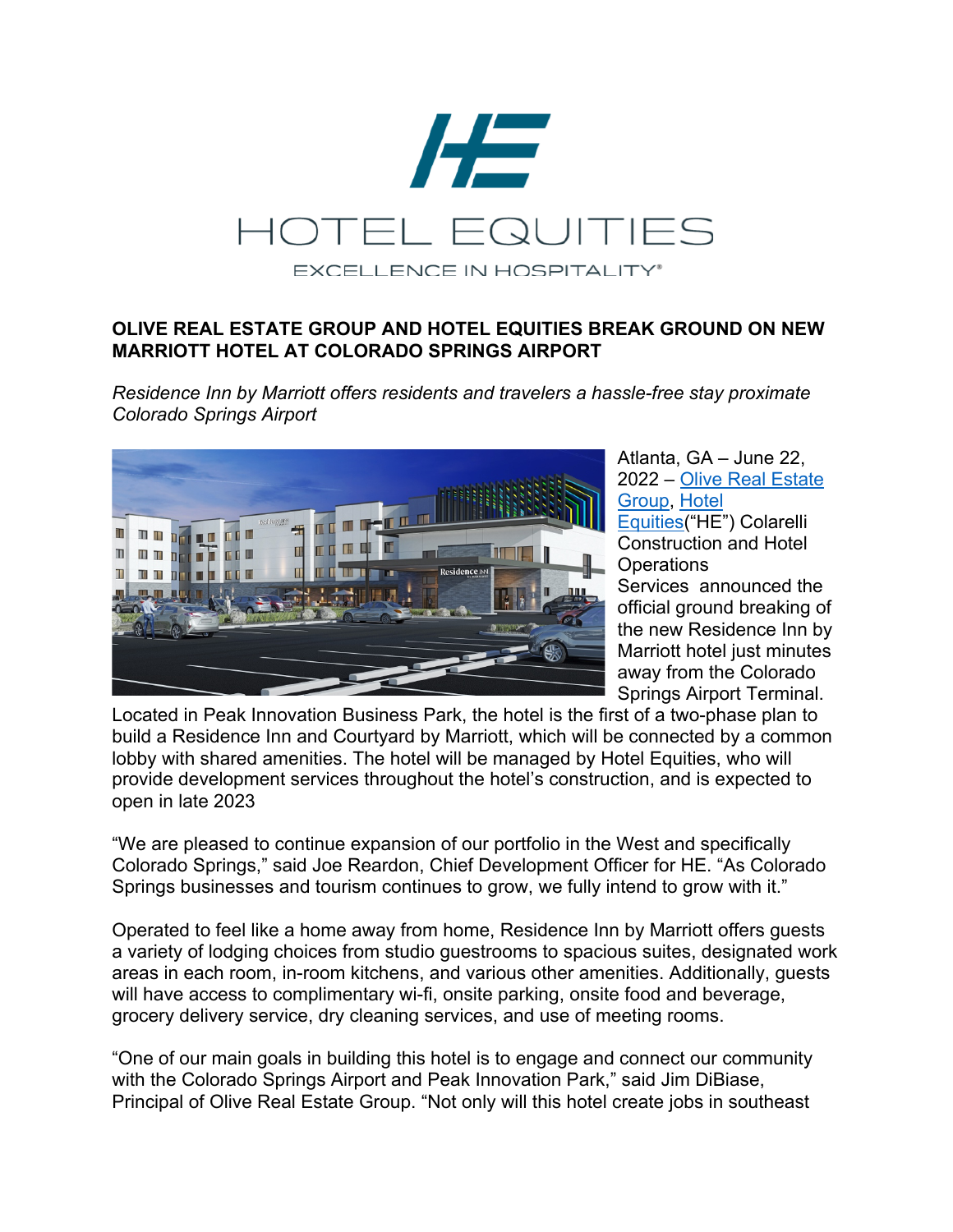Colorado Springs, it will provide a much-needed hospitality option for airline employees, airport passengers, Peak Innovation Park employers, nearby defense contractors and adjacent Peterson Space Force Base."

Project partners have prioritized using local vendors, contractors, and subcontractors to augment growth of the local economy.

Those in attendance at the groundbreaking included hotel owners, operators and development, City of Colorado Springs Mayor John Suthers, Director of Aviation at the Colorado Springs Airport Greg Phillips, Brad Rahinsky, President and CEO of Hotel Equities, as well as various City of Colorado Springs and El Paso County elected officials and staff.

###

### **About Olive Real Estate Group**

Olive Real Estate Group is a recognized leader in the Southern Colorado commercial real estate marketplace, serving clients as they expand, relocate, develop and invest to improve business, financial and economic gain in an area ripe with opportunity. Since 1976, Olive Real Estate Group has developed over 5 million square feet of commercial office, retail, hotel and industrial properties in Colorado Springs. Signature projects include the Colorado Springs Tech Center, Woodmen Office Campus, and Aerospace Technology Center Campuses. Learn more at www.olivereg.com.

#### **About Hotel Equities**

Hotel Equities is an award-winning full-scale hotel ownership, management and development firm with a portfolio of over 250 hotels and resorts throughout the United States and Canada. Fred Cerrone, CHA, serves as Founder and Chairman; Brad Rahinsky serves as president and CEO. Hotel Equities is an affiliate of 33 Degrees, and integrated management platform combining market knowledge and industry experience across a broad range of CRE assets including office, restaurant, retail, mixed-use and multi-unit residential. For more information on Hotel Equities, visit www.hotelequitites.com.

## **About Colarelli Construction**

Colarelli Construction is a Commercial General Contractor and Construction Manager headquartered in Colorado Springs serving Colorado, Arizona, New Mexico, Texas, California, Kansas, Nevada, and Wyoming since 2003. Colarelli Construction provides processes and solutions for its clients to ensure that each project is designed to be uniquely successful. Years of experience has led the firm to successfully complete a wide variety of project types including tenant finish interiors, healthcare facilities, religious venues, hospitality establishments, financial institutions, educational institutions, mission critical facilities, retail spaces, office buildings, arts and entertainment venues as well as multifamily residential properties. www.colarelliconstruction.com